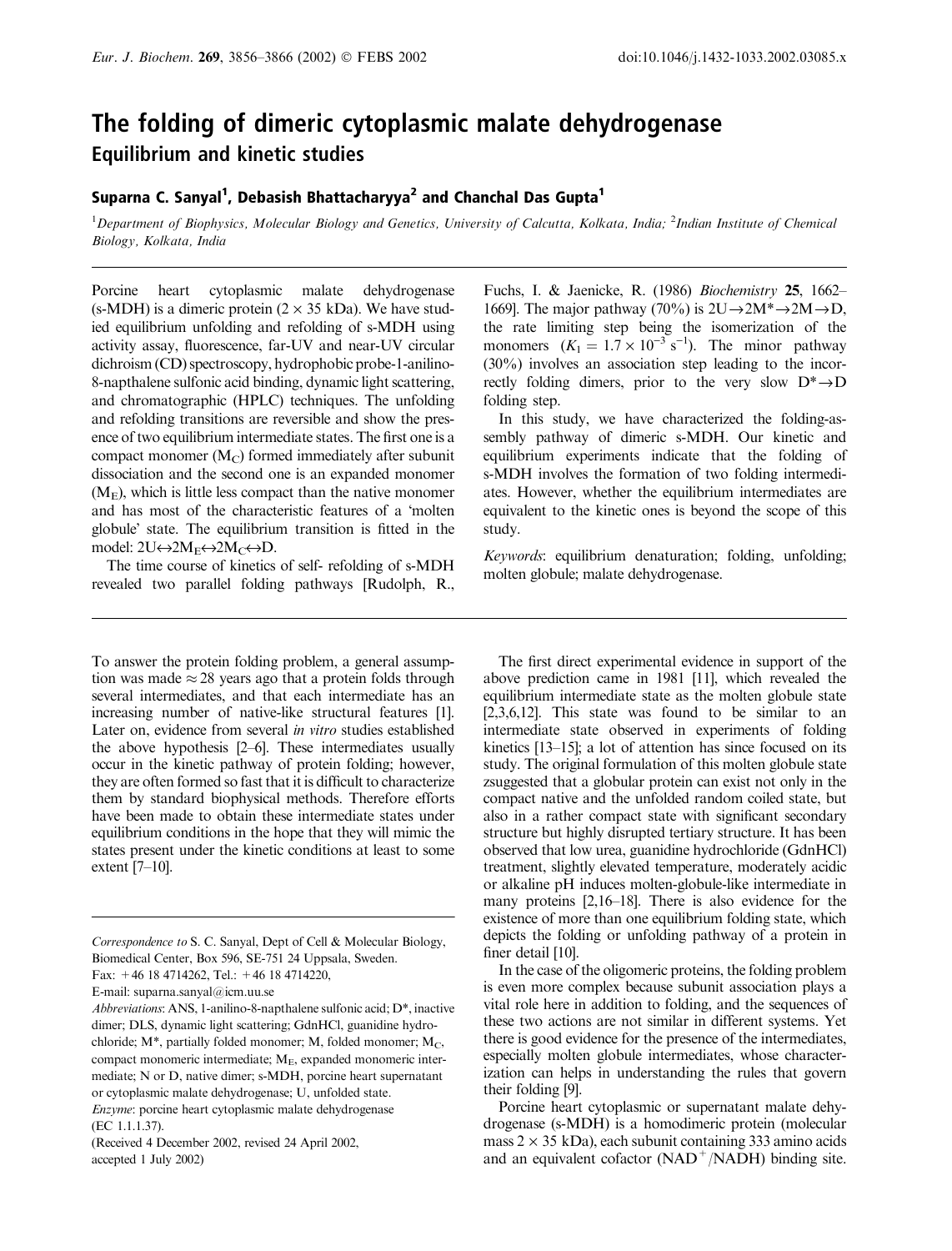The subunits are associated in the dimer by noncovalent bonds and dissociation of the subunits results in the loss of its activity [19]. This enzyme is different from its mitochondrial isozyme with respect to the amino acid composition [20] and follows a totally different kinetic pathway during self-folding [21,22] though they show essentially identical biochemical activity.

In this article we report the detailed study of GdnHCl induced equilibrium denaturation and reversible renaturation of s-MDH using different biochemical and biophysical techniques. The data fits best to the model  $2U \leftrightarrow 2M_E \leftrightarrow 2M_C \leftrightarrow D$  where  $M_C$  and  $M_E$  are two equilibrium intermediates between the native and the unfolded states. The first intermediate in the unfolding transition is a 'compact monomer  $(M_C)$ ' resulted by subunit dissociation of the native dimer. This intermediate further unfolds to form the 'expanded monomer  $(M_E)$ ' state, which shows most of the properties of a 'molten globule state'. This intermediate retains secondary structure similar to the compact monomer but has lost most of the native tertiary structure. It is the most potent binder of the hydrophobic probe 1-anilino-8-napthalene sulfonic acid (ANS) and is little less compact than the native monomeric subunits as detected by size exclusion chromatography and dynamic light scattering. While studying equilibrium renaturation of s-MDH no aggregation was detected.

The self-folding pathway of s-MDH was reported in 1986 by Rudolph et al. [22]. Our reactivation and chemical crosslinking experiments reconfirm their results. The unassisted folding of s-MDH revealed two parallel kinetic pathways. The major pathway (70–75%) is  $2U\rightarrow 2M^* \rightarrow 2M \rightarrow D$  and the rate limiting step is  $M^* \rightarrow M$ , with a first order rate constant of the order of  $10^{-3}$  s<sup>-1</sup>. The minor pathway  $(2U\rightarrow D^*\rightarrow D)$  involves the association of the incompletely folded monomers to produce an inactive dimers  $(D^*),$ which that folds to form the active dimers (D) in a very slow folding kinetics ( $K_2 =$  in the order of  $1.2 \times 10^{-5}$  s<sup>-1</sup>). In this article we report the detailed study of GdnHCl induced equilibrium denaturation and reversible renaturation of s-MDH using different biochemical and biophysical techniques. The data fits best to the model  $2U \leftrightarrow 2M_E \leftrightarrow 2M_C \leftrightarrow D$  where  $M_C$  and  $M_E$  are two equilibrium intermediates between the native and the unfolded states. The first intermediate in the unfolding transition  $(M<sub>C</sub>)$  is a 'compact monomer' resulted by subunit dissociation of the native dimer that unfolds further to the 'expanded monomer  $(M_E)$ ' state, which shows most of the properties of a 'molten globule state'. This intermediate retains secondary structure similar to the compact monomer but has lost most of the native tertiary structure. It is the most potent binder of hydrophobic probe and is little less compact than the native monomeric subunits. The relative stabilities of different conformational states were derived from the thermodynamic analysis of the equilibrium transition profiles. With respect to the unfolded state the relative stabilities of the 'N', 'M<sub>C</sub>', 'M<sub>E</sub>' state are 24, 21.8 and  $11.5 \text{ kJ·mol}^{-1}$ , respectively.

Our equilibrium and the kinetic studies indicate that folding of this dimeric protein goes through a four-state folding pathway, which involves two intermediate states. The equilibrium intermediates are thoroughly characterized in this study. One of these intermediates  $(M_F)$  has molten globule features. However, very short lifetime of the kinetic

intermediates make them unavailable for this study. Further experimental data on the kinetic intermediate states are needed to draw parallel between the equilibrium and the kinetic intermediates.

# MATERIALS AND METHODS

Enzyme. Porcine heart supernatant or cytoplasmic malate dehydrogenase (s-MDH) (EC 1.1.1.37), bought from Sigma (St Louis, MO, USA), was obtained as a precipitate in 3.2 M  $(NH_4)$ <sub>2</sub>SO<sub>4</sub>, added as a stabilizing salt during its storage. To remove this high salt the enzyme solution was dialysed against 100 mM potassium buffer phosphate buffer (pH 7.6) containing 5 mM 2-mercaptoethanol. After dialysis, s-MDH had a specific activity of 350  $\mu$ mol·min<sup>-1</sup>·mg<sup>-1</sup>, as determined at  $25 \text{ °C}$ , pH 7.6, in the presence of 0.5 mm oxaloacetate and 0.2 mM NADH. Enzyme concentrations were determined spectrophotometrically at 280 nm by using an extinction coefficient of  $\varepsilon^{0.1\%} = 1.08$  [23]. Molar concentrations refer to a subunit molecular mass of 35 000.

## Reagents and buffers

All experiments were generally performed in 100 mm sodium phosphate buffer pH 7.6 containing 1-5 mm 2-mercaptoethanol. Monobasic and dibasic sodium phosphate salts, 2-mercaptoethanol, ultrapure GdnHCl, oxaloacetate and NADH were purchased from Sigma and ANS was from Molecular Probes Inc. (Eugene. OR, USA). All other chemicals were of analytical grade.

## Equilibrium denaturation of s-MDH

Denaturation of s-MDH was generally performed by 18-h incubation at 20  $\degree$ C in 100 mm sodium phosphate buffer (pH 7.6), containing various concentrations of denaturant GdnHCl (pH adjusted to 7.6) so that equilibrium was achieved.

#### Equilibrium renaturation of s-MDH

s-MDH was first denatured to equilibrium in 6 M GdnHCl at 20  $\degree$ C and subsequently diluted (60 fold) in 100 mm sodium phosphate buffer (pH  $7.6$ ) containing  $1-5$  mm 2-mercaptoethanol and GdnHCl in the desired concentration. All samples were incubated at 20  $^{\circ}$ C for 24 h for equilibrium refolding.

#### Biochemical activity assay

The enzymatic activity of each equilibrium denatured/ renatured sample (concentration range  $20-200 \mu g m L^{-1}$ ) was measured following the standard procedure of s-MDH assay, monitoring the rate of the fall of absorbance of 0.2 mm NADH at 340 nm at  $25^{\circ}$ C in 150 mm sodium phosphate buffer (pH 7.6) containing 0.5 mm oxaloacetate and 2 mm 2-mercaptoethanol in the presence of respective amount of GdnHCl as was in the unfolding/refolding mixture. In the control set native s-MDH samples were assayed in the same way in the presence of GdnHCl  $(0-1)$  M). All assays were done for a brief period of 15 s only, within which even the strongest denaturant used (1 M)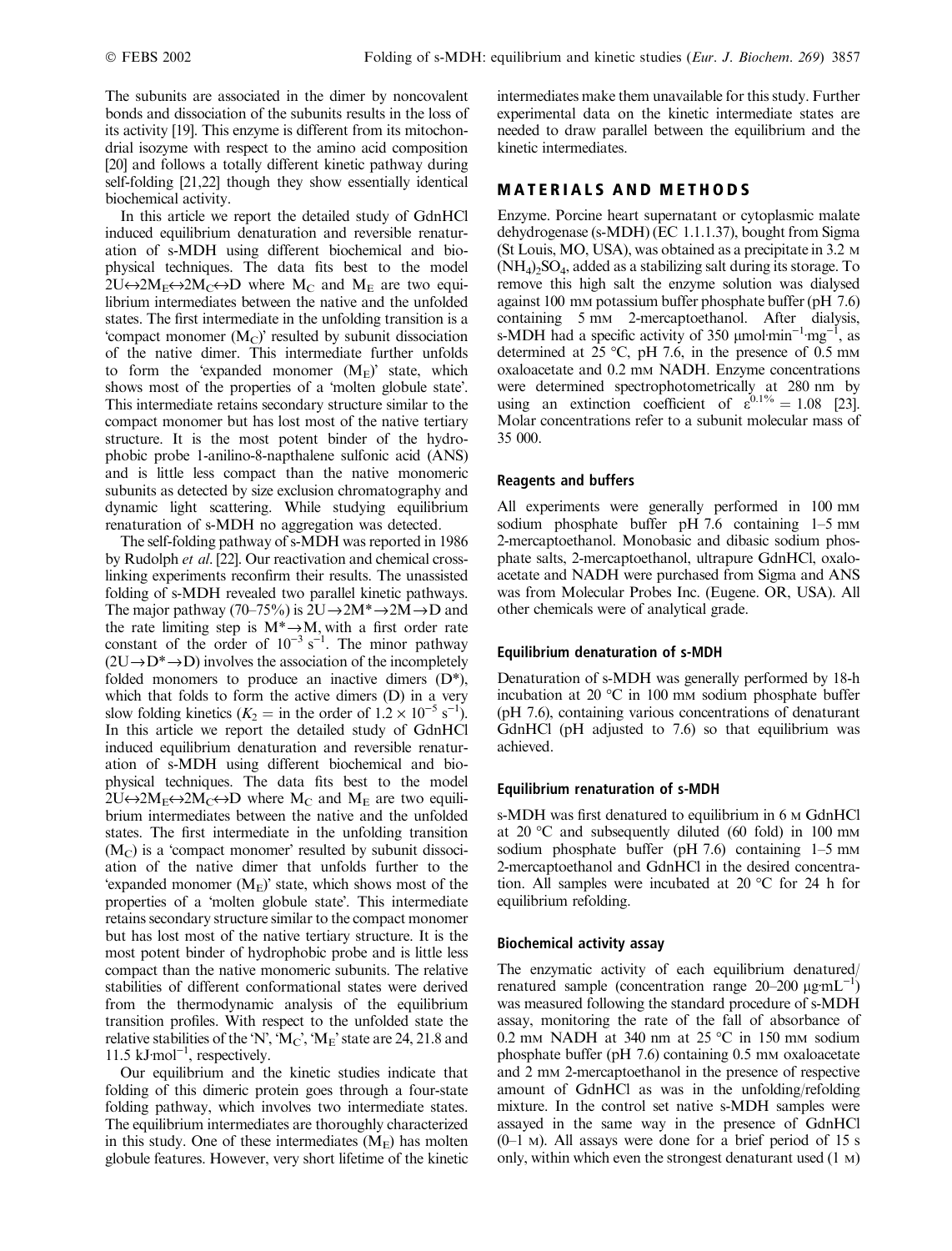had no detectable effect on the activity of the native enzyme.

#### Fluorescence spectroscopy

Fluorescence measurements were carried out on a Hitachi F-3010 spectrofluorometer at 20  $^{\circ}$ C with a protein concentration  $20-400 \mu$ g·mL<sup>-1</sup>. The samples were excited at 285 nm and the fluorescence emission at 340 nm and the emission  $\lambda_{\text{max}}$  were monitored. All fluorescence values were corrected by subtraction of the apparent fluorescence of the respective concentrations of GdnHCl in the same buffer.

## Circular dichroism spectroscopy

CD spectral measurements were done on a Jasco J-600 spectropolarimeter at  $20^{\circ}$ C using a 0.1-cm pathlength cuvette for far-UV and 1.0 cm pathlength cuvette for near-UV region. Protein concentration was typically 100  $\mu$ gmL<sup>-1</sup> for far-UV and 200  $\mu$ gmL<sup>-1</sup> for near-UV CD measurements. In all the sets CD spectra were corrected for background absorbance.

#### Binding of hydrophobic probe

All equilibrium denatured and renatured samples were incubated with a potent hydrophobic probe ANS  $(30 \mu\mu)$ for 5 min at 20 $\degree$ C and the binding was measured by monitoring ANS fluorescence at 482 nm. To avoid the inner filter effect excitation was done at 420 nm. The emission  $\lambda_{\text{max}}$  was also noted for each set.

#### Size exclusion chromatography

To measure the compactness of the different folding states high-pressure liquid chromatography (HPLC) was used. The equilibrium denatured/renatured samples  $(200 \mu g m L^{-1})$ were run in a Protein pack  $I^{125}$  gel filtration column preequilibrated with the respective amount of GdnHCl (as in the sample), in 100 mm Na-phosphate buffer (pH 7.6) and 1 mm 2-mercaptoethanol, at a flow rate of 1 mL $min^{-1}$  at  $4^{\circ}$ C, and the elution profiles were obtained. The apparent molecular masses and Stoke's radii of the peaks were determined from the calibration curves made with the proteins of known molecular mass and Stoke's radius (BSA, 66.3 kDa; 33.9 Å; ovalbumin, 43.5 kDa; 31.2 Å; myoglobin, 16.9 kDa; 20.2 Å and cytochrome  $c$ , 11.7 kDa; 17.0 Å) [24].

## Dynamic light scattering (DLS)

In addition to the HPLC experiments, DLS was used to measure the hydrodynamic volumes of different folding states during equilibrium unfolding and refolding. This was carried out to check if any aggregation occurred during refolding. The equilibrium unfolding experiments were designed at a protein concentration of  $1 \text{ mgm}L^{-1}$  and incubated in different GdnHCl concentrations for 24 h. To study equilibrium refolding,  $10 \text{ mg} \text{mL}^{-1}$  s-MDH was denatured with 6  $M$  GdnHCl, at 20 °C for 2 h. Refolding was initiated by 10-fold dilution of the unfolding mixture in the refolding buffer. The carry-over GdnHCl concentration during refolding was 600 mM. Additional GdnHCl was added in the other refolding sets to achieve the required denaturant concentrations. Equilibrium refolding was achieved by incubating these samples for 24 h at 20  $^{\circ}$ C.

A 100-µL sample from each reaction was centrifuged at 16 000 g for 30 min and then filtered through a 0.1  $\mu$ m Anatop filter. The protein concentrations of the samples, before and after these treatments, were measured using a 1 µL sample with the Biorad Protein Estimation Kit. No significant loss of sample was observed. The samples are then injected into the Dynapro DLS instrument and 20–30 readings were taken for each sample at  $20^{\circ}$ C, with an acquisition time 5 s. The data was analyzed using the 'regularization histogram' and 'cumulant' methods.

#### Kinetic study of s-MDH renaturation

Biological activity of any protein depends strictly on its properly folded three-dimensional conformation. Therefore reactivation experiments were used as the most sensitive tool to study refolding. However, these experiments do not provide direct evidence for subunit reassociation, which is essential for the renaturation of this dimeric protein. Therefore, in order to elucidate the assembly mechanism, the functional analysis (reactivation) was supplemented by a direct kinetic analysis of the reassociation process using a chemical cross-linking technique.

Reactivation. The reactivation of s-MDH was initiated using an 80-fold dilution of the 6 M GdnHCl equilibrium denatured samples in 100 mm sodium phosphate pH 7.6, containing 5 mm 2-mercaptoethanol at 20 °C. The recovery of activity was studied by sampling aliquots of refolding mixture (enzyme concentration  $0.5-5 \mu g \text{mL}^{-1}$ ) at different time points and measuring the biochemical activity following the standard procedure of the s-MDH assay as described above.

Chemical cross-linking with glutaraldehyde. For crosslinking experiments, denaturation of native s-MDH was performed at a concentration of 2 mg·mL<sup> $-1$ </sup> in 6 M GdnHCl at 20  $\degree$ C for 18 h. No 2-mercaptoethanol or EDTA were presentin the buffer.Reconstitution wasinitiated by 200-fold dilution of the denaturation mixture in 100 mm sodium phosphate pH 7.6 at 20  $\degree$ C, so that the residual denaturant concentration was 30 mm (above which no successful crosslinking could occur). Chemical cross-linking with glutaraldehyde was carried out using a method modified from Zettlmissl et al. [28]. The cross-linking products were run in SDS/PAGE for separation. Then individual lanes were scanned with Biorad gel-documentation system and the profiles were plotted to obtain the relative proportions of different species formed at different times of folding.

## RESULTS

#### Enzyme activity

The inactivation profile of s-MDH showed a single transition in the GdnHCl concentration range 0.5 M to 0.8 M above which no enzyme activity was observed (Fig. 1). Upon varying the enzyme concentration (20–200  $\mu$ g·mL<sup>-1</sup>), the transition midpoints showed a shift towards the right (inset, Fig. 1). This result indicates that the loss of activity could be due to subunit dissociation along with unfolding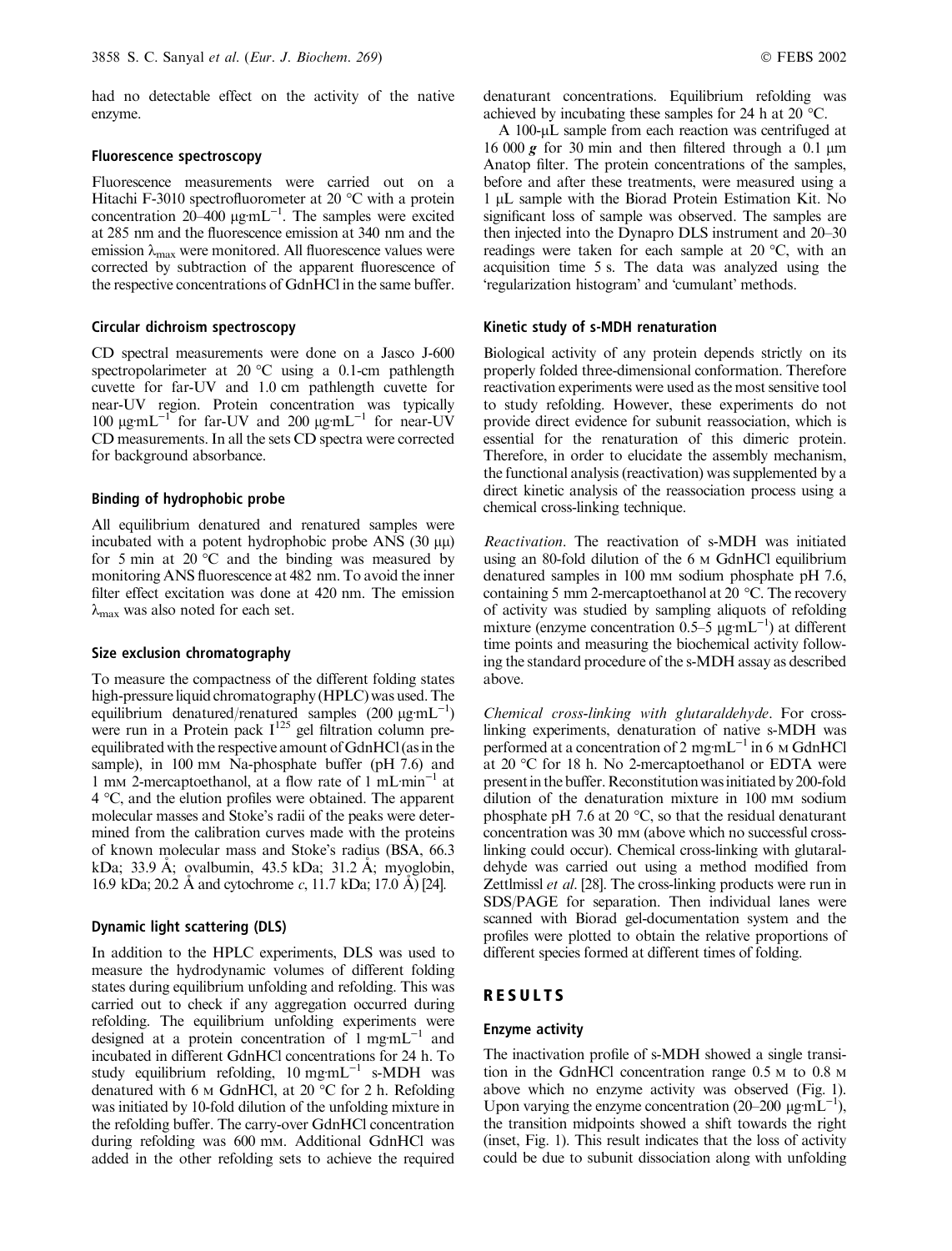

Fig. 1. Relative changes of the enzymatic activity of s-MDH as a function of GdnHCl concentration. The enzyme  $(20 \mu g \text{mL}^{-1})$  was incubated for more than 18-h at 20  $^{\circ}$ C in the presence of GdnHCl at different concentrations and the equilibrium denatured samples were assayed in the presence of same concentrations of denaturant in the assay mixture  $(O)$ . While studying reactivation, 6 M GdnHCl denatured protein was diluted 60-fold (final concentration 20  $\mu$ g·mL<sup>-1</sup>) in the presence of different concentrations of GdnHCl and assayed in the same way  $(\triangle)$ . The solid line is a nonlinear least-square fit to the data. The inset (a) shows the protein concentration dependence of the inactivation transition midpoint.

because the enzyme monomers are not biochemically active. The reversibility of this inactivation transition was studied by assaying equilibrium refolded samples in the similar way. The maximum recovery was about 60% of the native enzyme activity. Assuming this maximum recovery to be 100%, the data were normalized; the resulting curve overlapped the inactivation profile (Fig. 1).

## Intrinsic fluorescence properties

Fluorescence emission spectra of tryptophan residues are conventionally used as very sensitive probe to the tertiary structure of the proteins. The s-MDH has 10 tryptophan residues, five in each subunit. When excited at 285 nm, it exhibited an emission maximum at 339.6 nm. The fluorescence spectra showed progressive red shift along with a decrease in fluorescence intensity upon exposure to gradually increasing concentration of the denaturant.

Figure 2 shows the change in fluorescence intensity at 340 nm and the emission  $\lambda_{\text{max}}$  shift at different GdnHCl concentrations both during equilibrium unfolding and refolding of s-MDH. The equilibrium refolding transition curve closely matches the unfolding transition showing the process to be perfectly reversible. From these plots it can be seen that the overall unfolding process involves two transitions separated by a plateauregion. The first transition occurs between 0.5 and 1 M GdnHCl, which involves a significant drop of  $F_{340}$  (about 80% of total intensity fall) and a red shift of  $\lambda_{\text{max}}$  from 339.6 nm (native  $\lambda_{\text{max}}$ ) to 347 nm. Following this transition, a plateau region is



Fig. 2. GdnHCl-dependent unfolding and refolding of s-MDH (20  $\mu$ g·mL<sup>-1</sup>) measured by fluorescence emission. The excitation wavelength was 285 nm. The change in fluorescence intensity at 340 nm  $(F_{340})$  during unfolding (O) and refolding ( $\triangle$ ) and shift of emission maxima during unfolding  $(\triangle)$  and refolding  $(\triangle)$  as a function of GdnHCl concentration is shown.

observed extending from 1  $\mu$  to  $\approx$  1.5  $\mu$  GdnHCl, within which almost no change in any of the fluorescence parameters takes place. This region between the two transitional zones is a clear indication of the presence of an intermediate state. The second transition of  $F_{340}$  is complete at about 3  $M$  GdnHCl. This transition is small and not as sharp as the first one. However, the second transition involves a red shift in emission maxima from 347 nm to about 356 nm in the GdnHCl concentration range 1.3–5 M.

The first transition shows a protein concentration dependence. In the concentration range  $20-400 \mu g \text{mL}^{-1}$ , the first transition midpoint gradually shifts to the right indicating that this transition may involve subunit dissociation along with unfolding. On the other hand, no change is observed in the second transition zone in the concentration range tested (Table 1).

#### CD spectra analysis

The helical content in any protein molecule can be estimated from its far-UV CD spectrum. The far-UV CD spectra of s-MDH in the presence of various GdnHCl concentrations are shown in Fig. 3A. The profile displays minima at 208 nm and 222 nm, which is characteristic of a protein with a high content of  $\alpha$  helical structure. From the value of  $\theta_{222}$  the  $\alpha$  helical content of the native protein is estimated to

Table 1. Effect of the variation of the protein concentration in GdnHCl induced equilibrium unfolding transition of s-MDH (detected by fluorescence emission  $\lambda_{\text{max}}$ ).

| Protein                 | Transition mid-points in terms |      |  |
|-------------------------|--------------------------------|------|--|
| concentration           | of $[GdnHCl] (M)$              |      |  |
| $(\mu g \cdot mL^{-1})$ |                                | Н    |  |
| 20                      | 0.67                           | 3.35 |  |
| 400                     | 0.75                           | 3.36 |  |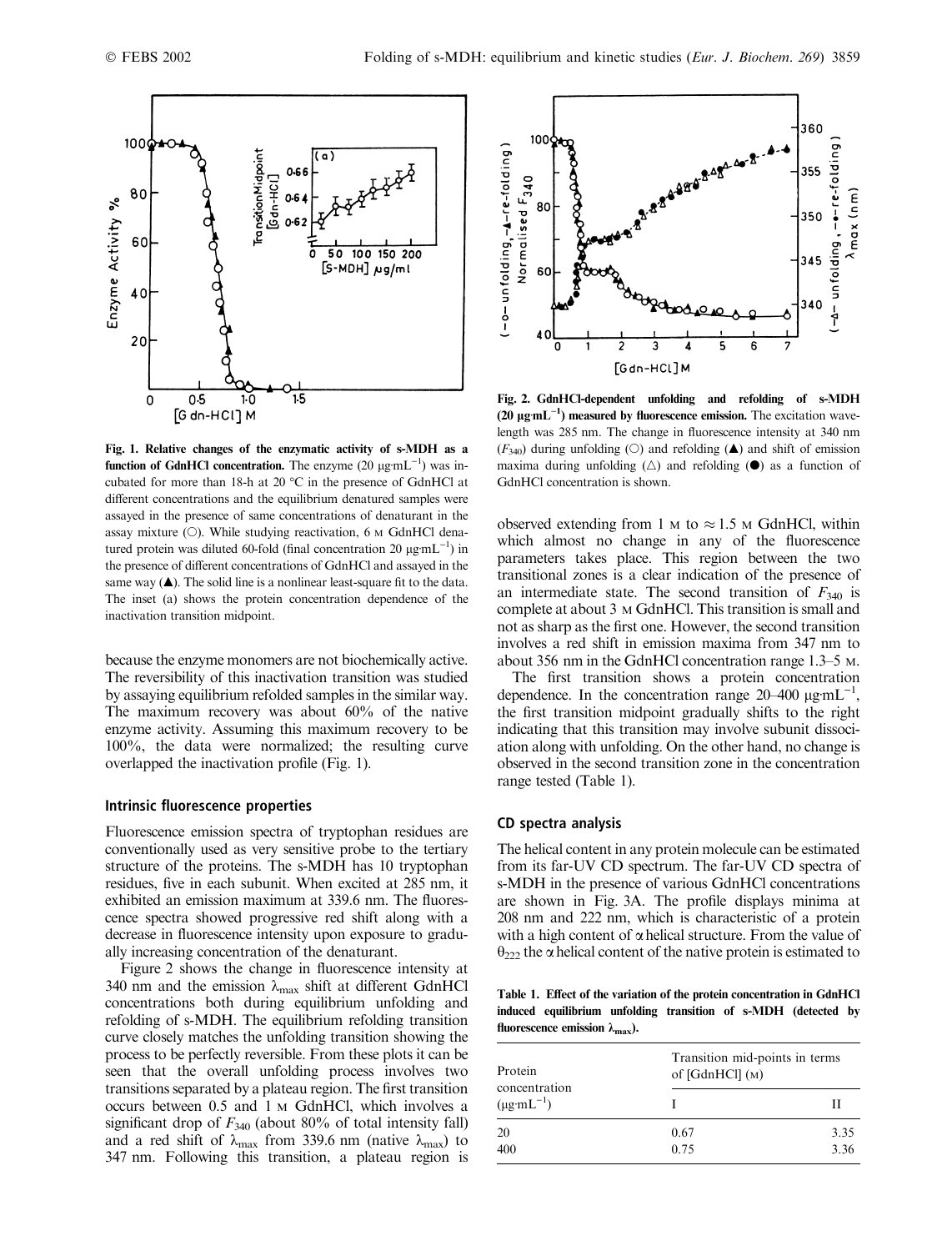

Fig. 3. Relative changes of far-UV CD ellipticity of s-MDH due to GdnHCl induced equilibrium denaturation and renaturation. (A) The far-UV CD spectra of 100  $\mu$ g·mL<sup>-1</sup> s-MDH in the presence of (a) 0 M (b) 0.5 M (c) 0.6 M (d) 0.75 M (e) 1.0 M (f) 1.25 M (g) 1.5 M (h) 2.0 M (I) 2.5 M (j) 3.0 M (k) 4.0 M (l) 5.0 M (m) 6.0 M GdnHCl after correction for background absorbance (average of 10 readings). (B) Change in relative ellipticity or  $\theta_{222}$  (mdeg) as a function of GdnHCl concentration during unfolding  $(O)$  and refolding  $(①)$ .

be around 39%, which is in good agreement with the previous reports [29]. When incubated with increasing concentrations of GdnHCl there is a decline in the far-UV CD signals reflecting the gradual loss of the secondary structure of the protein. Figure 3B shows the change in the mean residue ellipticity  $\theta_{222}$ , with increasing GdnHCl concentrations during unfolding as well as during refolding. The overall transition process appears to be biphasic. The first phase is brief and ranges from 0.5 to 0.75  $\text{M }$  GdnHCl, which involves only 25% of total  $\theta_{222}$  drop. The second phase ranges from 1.25 to 6 M GdnHCl that involves major secondary structure change. At 6 M or higher denaturant concentrations the equilibrium denatured s-MDH samples are practically devoid of any secondary structures. Between these two transitions (to 0.75–1.25 M GdnHCl concentrations) the CD value remains same indicating the presence of an intermediate.

The near-UV CD spectrum is considered to be a sensitive tool to probe the tertiary structure though the information is mostly qualitative. We have studied the near-UV CD spectrum of the native s-MDH and equilibrium denatured s-MDH in the presence of 1.1 M and 6 M GdnHCl where the intermediate and fully unfolded states are expected to occur, respectively, as suggested by intrinsic fluorescence

and far-UV CD experiments. The native state has a negative near-UV CD signal where as the fully denatured state shows a positive signal. Figure 4 shows that the near-UV CD spectrum of the 1.1 M GdnHCl equilibrium denatured sample lies in between the native and the denatured spectra depicting its intermediate feature.

## Binding of hydrophobic probe

The large loss of fluorescence intensity and little change in the far-UV CD signal are often seen in the transitions of native structure to molten globule state [3,6,9,14,15,30]. Similar is our observation in the case of the equilibrium denaturation/renaturation of s-MDH, which indicated the molten globule nature of the intermediate. One of the characteristic features of the molten globule state is the increased access to the interior hydrophobic patches by hydrophobic probes such as ANS and Bis-ANS. Figure 5 shows the binding of  $30 \mu M$  ANS to equilibrium denatured s-MDH as a function of GdnHCl concentration. As free ANS does not contribute significantly to the total fluorescence, the fluorescence intensity is a reflection of bound ANS. From Fig. 5 it can be seen that the fluorescence intensity at 480 nm gradually increases till 0.9 M GdnHCl



Fig. 4. Near-UV CD spectra of s-MDH (200  $\mu$ g·mL<sup>-1</sup>) in the presence of (N)  $0 \text{ M}$  (I) 1.15 M and (D) 6 M GdnHCl (average of 10 readings).



Fig. 5. Effect of GdnHCl on ANS binding of s-MDH detected by fluorescence. The excitation wavelength is 420 nm. The ANS fluorescence at 482 nm  $(F_{482})$  [unfolding (O) and refolding ( $\square$ )] and the emission maxima [unfolding  $(\bullet)$  and refolding  $(\bullet)$ ] are indicated as a function of GdnHCl concentration.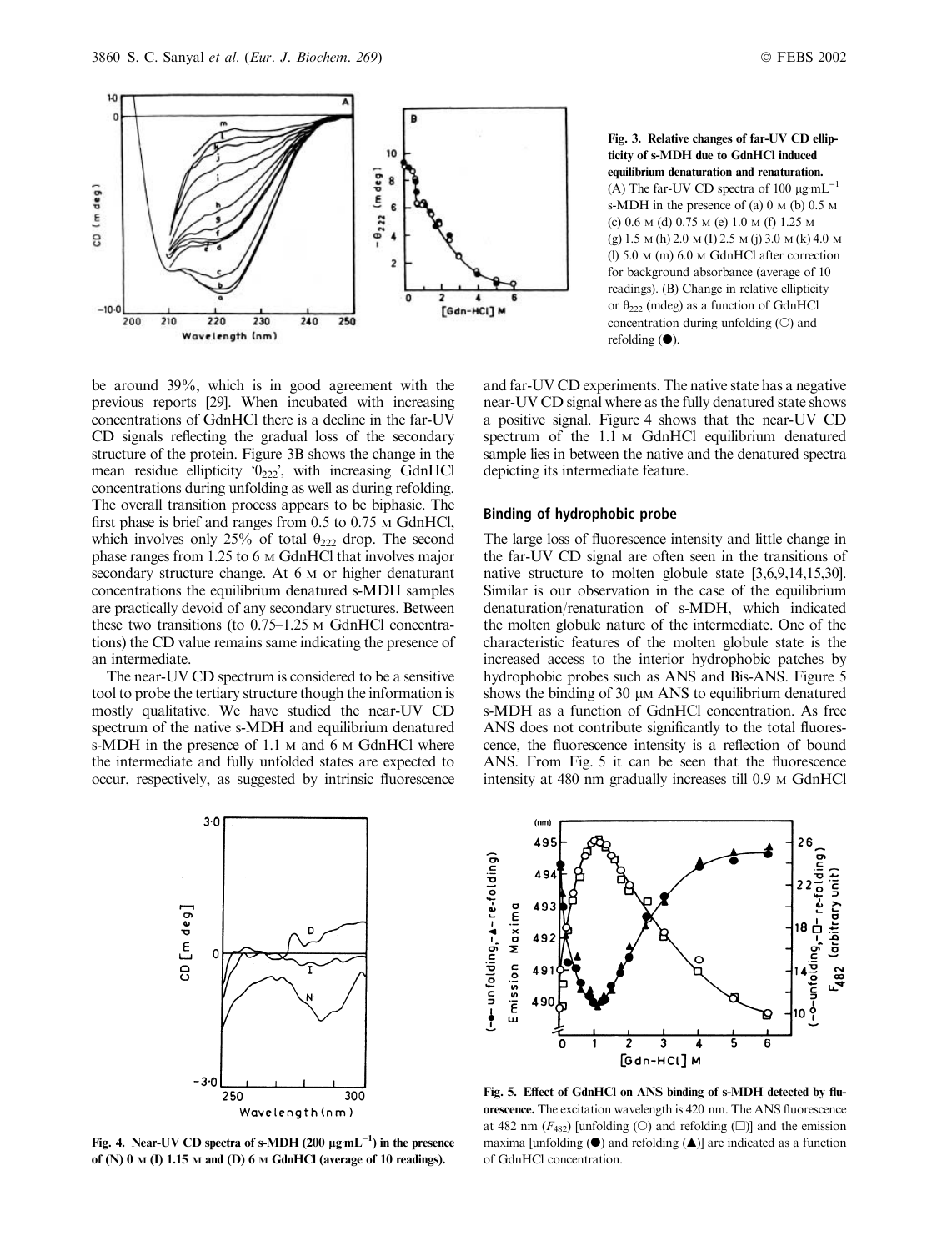and then remains more or less the same in the GdnHCl concentration range 0.9–1.25 M and then declines at higher denaturant concentrations. The emission  $\lambda_{\text{max}}$  also undergoes a blue shift from 492 nm at 0 M GdnHCl to 490.2 nm at 0.9 M GdnHCl. Beyond 1.25 M GdnHCl, it shows a red shift up to 494 nm at 5  $\mu$  GdnHCl. Because one intermediate state has been already identified by other spectroscopic methods in the GdnHCl range  $0.9-1.25$  M where maximum ANS fluorescence was obtained, the conclusion is that this intermediate is the most potent binder of ANS with exposed hydrophobic patches. This result suggests this intermediate state is has a molten globule nature. The intermediate state detected during equilibrium refolding also showed similar ANS binding behavior.

However, the lack of a clear plateau region in the ANS binding experiments compared to the fluorescence and CD experiments suggested additional intermediate species could be present between the native and the molten globule intermediate state (at GdnHCl 0.7–0.9 M), which also has quite high ANS binding capacity. This was investigated by HPLC and DLS studies.

## HPLC measurements

The hydrodynamic properties of the intermediate state are of great importance for its characterization [31,32]. Changes in the hydrodynamic volume of s-MDH during unfolding and refolding process were investigated using size-exclusion HPLC. Figure 6A shows the elution profile of different equilibrium denatured samples. Figure 6B is the plot of the elution volume (major peak) against GdnHCl concentration. Calibration curves of log molecular mass and log Stoke's radius were drawn using BSA, ovalbumin, myoglobin and cytochrome  $c$  (Fig. 6B, inset) [24]. The native s-MDH has a retention volume of 6.6 mL, consistent with an apparent molecular mass of 68 kDa, which is very close to that expectated for homodimeric enzyme. As the GdnHCl concentration is increased (from 0.5 to 0.75 м GdnHCl) another peak appears at 7.4 mL, which sharply increases and the previous peak for the native dimer decreases. This peak corresponds to an apparent molecular mass of 34.43 kDa, which is in good agreement with the true subunit molecular mass of 35 kDa. Therefore, this sharp transition is due to subunit dissociation of dimeric s-MDH into monomers. We identify this state as the 'compact monomer'  $(M_C)$  state. With a further increase in the denaturant concentration beyond 0.75 M, the protein peak at 7.4 mL decreases sharply and another peak appears at 7.08 mL that remains unchanged up to 1.25 M GdnHCl. This is the second intermediate state. The lower retention volume of this state compared to that of the  $M<sub>C</sub>$ state corresponds to an apparently larger Stoke's radius. Hence this intermediate state  $(0.85-1.25 \text{ m } \text{GdnHC})$  is called an 'expanded monomer'  $(M_E)$ . Increasing the denaturant concentration beyond 1.25 M led to a further decrease of elution volume indicating complete unfolding of the  $M_F$  state. During refolding the unfolding profile was retraced.

## DLS measurements

Analysis of the autocorrelation function by cumulants led to the result shown in Table 2. The data points with polydispersity  $\lt 25\%$  were monomodal. The other data points, having polydispersity greater than 30%, were analyzed using a bimodal distribution model and the relative fractions of the two populations were determined using an apparent fraction calculator. The apparent radii and the intensities as a function of GdnHCl concentration are plotted in Fig. 7. The radius of the native s-MDH was estimated to be  $36.6$  Å, which is in good agreement with the result from HPLC measurements. As shown in the figure, the particle size increases slightly between 0 and 0.6 M GdnHCl; a decrease in particle size is seen at 0.75 M. The intensity also dropped at this point and didn't increase further. Because the product of the molecular mass  $(m)$  and concentration is constant, the change in intensity (I  $\alpha$  C*m*) suggests that the decrease in size between 0.6 to 0.75 M GdnHCl is due to particle dissociation, rather than a shift in structural conformation. Therefore, this must be reflecting the compact monomer. Increasing GdnHCl concentration beyond 0.75 M, the particle size expands and remains more



Fig. 6. Equilibrium 'dissociation and unfolding', and 'association and refolding' of s-MDH, as measured by size-exclusion HPLC. Experimental conditions were as described in Materials and methods. (A) Elution profiles of s-MDH at the indicated concentrations of GdnHCl during unfolding. (B) Changes in the elution volume (major peak) as a function of GdnHCl concentration [unfolding  $(O)$  and refolding  $(O)$ ] are shown. The inset shows the calibration curves using standard proteins BSA (66.3 kDa, 33.9 Å), ovalbumin (43.5 kDa, 31.2 Å), myoglobin (16.9 kDa, 20.2 Å) and cytoctrome c (11.7 kDa, 17.0 Å) [24]. The log molecular wt ( $\bullet$ ) Stoke's radii (R<sub>S</sub>) in Å (O) are plotted against elution volume.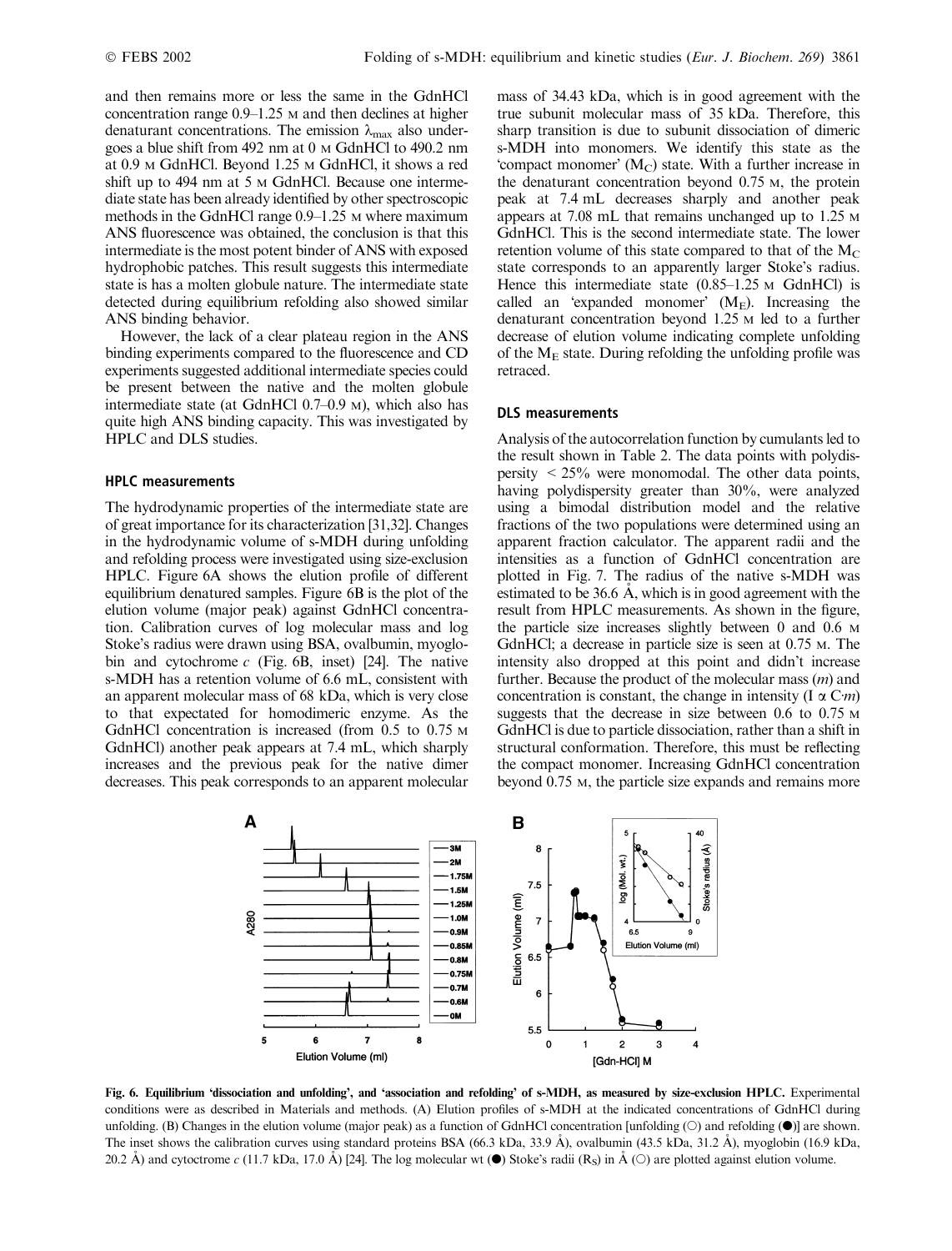Table 2. Summary of DLS results by method of cumulants. SOS, sum of the square fitting; Polyd, polydispersion.

|                          | [GdnHCl] (M)     | Counts per s | Baseline | SOS error | $%$ Polyd | Radius $(\AA)$ |
|--------------------------|------------------|--------------|----------|-----------|-----------|----------------|
| Native s-MDH             | $\boldsymbol{0}$ | 36128        | 0.999    | 5.07      | 15.1      | 36.62          |
| Equilibrium denaturation | 0.5              | 37005        | 1.040    | 4.98      | 17.0      | 42.16          |
|                          | 0.75             | 25526        | 1.018    | 4.90      | 17.6      | 29.24          |
|                          | 0.85             | 26719        | 1.099    | 5.51      | 32.5      | 41.32 $(90\%)$ |
|                          |                  |              |          |           |           | 30.31 $(10\%)$ |
|                          | 1.0              | 27398        | 1.002    | 5.12      | 18.2      | 51.50          |
|                          | 4.0              | 27431        | 1.014    | 4.78      | 21.0      | 110.2          |
| Equilibrium renaturation | 0.6              | 37046        | 1.003    | 5.3       | 19.9      | 43.52          |
|                          | 0.75             | 27139        | 1.001    | 5.1       | 20.2      | 32.02          |
|                          | 1.0              | 26298        | 1.002    | 4.97      | 18.7      | 48.25          |
|                          | 4.0              | 28375        | 1.017    | 5.02      | 24.6      | 102.4          |



Fig. 7. Apparent radius [equilibrium unfolding  $(\bigcirc)$  and refolding  $(\bigcirc)$ ] and total intensity [equilibrium unfolding  $(\triangle)$  and refolding  $(\triangle)$ ] data from DLS measurement as a function of denaturant concentration.

or less constant up to  $1.25$  M, which is the 'expanded monomer' state identified above. With a further increase in denaturant concentration, the molecule fully unfolds and polydispersity increases to some extent (within the limit of the monomodal distribution). While studying renaturation, the denaturation transition is retraced. No aggregation was seen during renaturation.

#### Kinetics of reassociation

Chemical cross-linking with glutaraldehyde and subsequent analysis of the cross-linked material by SDS/PAGE allows identification and relative quantitation of the different intermediate species reflecting the actual particle distribution at different time points.

Figure 8A shows the band pattern of different molecular species with increasing time. Figure 8B reflects the kinetics of reassociation of s-MDH as estimated from the relative peak areas of the scanned profile of the individual time points. It shows two parallel pathways. Most (70  $\pm$  5%) of the monomers (M\*) folded slowly to form folded monomers (M) with a rate constant of  $K_1 = 1.7 \times 10^{-3} \text{ s}^{-1}$ , which then



Fig. 8. The kinetics of reassociation and folding of s-MDH at 25 °C as determined from the chemical-cross linking reactions with the nonspecific cross**linking reagent glutaraldehyde.** The enzyme concentration used was 1  $\mu$ gmL<sup>-1</sup>. (A) The photograph of the SDS/PAGE (10%) showing the different folding populations during the time course of refolding of s-MDH. M is the band of the monomers (35K), D\* represents the slightly faster migrating inactive dimer species and D is the active native dimer. The time points at which the cross-linking was done are as follows: Lane 1, 1 min; lane 2, 3 min; lane 3, 5 min; lane 4, 7 min; lane 5, 10 min; lane 6–15 min; lane 7–25 min; lane 8, 45 min; lane 9, native dimeric s-MDH (cross-linked); lane 10, molecular mass markers. (B) Individual time points were scanned using gel-documentation system and the kinetics of reassociation and folding of s-MDH was determined from the peak-areas. The data were fitted in two parallel first order reactions with rate constants  $K_1 = 1.74 \times 10^{-3} \text{ s}^{-1}$ (relative amlplitude 75  $\pm$  5%) and  $K_2 = 1.2 \times 10^{-5} \text{ s}^{-1}$  (relative amlplitude 25  $\pm$  5%).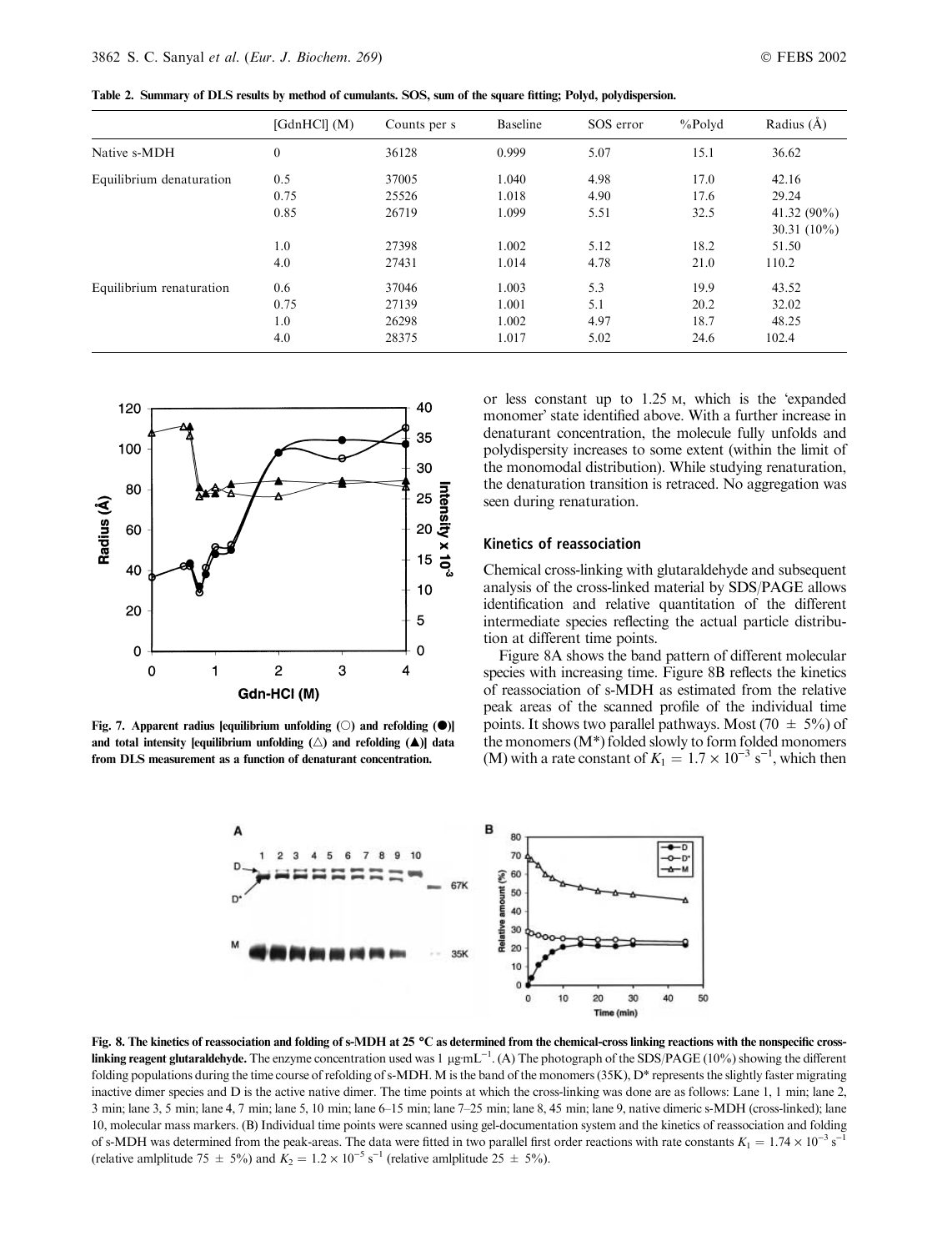associated quickly to form the active dimers. The rest of the monomers  $(25 \pm 5\%)$  rapidly associated to form a presumably dimeric intermediate (D\*), with a slightly higher electrophoretic mobility in comparison to the folded dimers (D). These dimers fold to form the active dimers by a very slow first order reaction with a rate constant of  $K_2 = 1.2 \times 10^{-5} \text{ s}^{-1}$ . So the former pathway is obviously the 'major' folding pathway. This result agrees well with the previous report [22].

#### Reactivation time course analysis

The kinetics of reactivation of s-MDH is resolved by the same parallel folding reactions as seen for the chemical cross-linking study (Fig. 9). The reactivation starts from zero activity at the first time point immediately after dilution of the denaturant. The rate and the yield of reactivation do not depend on enzyme concentration in the range  $0.5-5 \ \mu \text{g} \cdot \text{m} \dot{\text{L}}^{-1}$ .

# **DISCUSSION**

Previously it was thought that folding of a protein involved two states: native (N) and unfolded (U), the transition being  $N \rightarrow U$ . It is now well established that several intermediates accumulate in the folding pathway and again there can be multiple pathways of folding. Therefore, to explore the folding mechanism two approaches are most commonly used: (a) characterization of the intermediates to understand the structural changes involved in each transition, and (b) analysis of the kinetic mechanism that enables determination of the rate constants of individual reactions occurring in the pathway. The intermediate states need to be sufficiently populated to be detectable for their characterization. But the kinetic intermediates are so transient in nature that it is very difficult to trap them



Fig. 9. Time course and kinetics of self-folding of s-MDH after 40 min denaturation by  $6 \text{ M }$  GdnHCl at  $20 \text{ °C}$ . The enzyme concentration used 0.5 was 0.5–5  $\mu$ g·mL<sup>-1</sup>. The inset shows the parallel kinetics.

under kinetic conditions. So, the only possible alternative is to create similar situations under equilibrium conditions so that the kinetic intermediates can be trapped and characterized.

Among these equilibrium intermediates the molten globule state is perhaps the most characterized. Fink, Goto, Ptitsyn and others have shown that a number of proteins can be transformed into the molten globule state either at low pH [17,18,33] or at low concentrations of GdnHCl [34] or other denaturants. There are also reports of kinetic intermediate states of folding virtually identical with the equilibrium molten globule state [13–15]. This frequent occurrence of the equilibrium molten globule state together with the observation that it serves as a universal kinetic intermediate in protein folding and is involved in a number of physiological processes emphasizes its important role in the folding pathway [8]. There is now evidence for multiple equilibrium intermediate states, which are thought be involved in the kinetic process [10]. These intermediates show different degrees of structural parameters and stabilities.

Many dimeric proteins like aspartate aminotransferase [35], platelet factor 4 [36], brain derived neurotropic factor [37,38], 3,4-dihydroxyphenyl alanine decarboxylase [9], tubulin [39] are reported to have molten globule intermediates that are partially melted inactive monomers. In the present study we have taken several experimental approaches to probe into the structural integrity of another dimeric protein, porcine heart cytoplasmic malate dehydrogenase through the course of its GdnHCl induced equilibrium denaturation and renaturation. The time course of reactivation and reassociation of s-MDH are also studied by activity assay and chemical cross-linking with glutaraldehyde to get an insight to the kinetics of its folding.

Table 3 shows the summary of the results obtained from equilibrium denaturation and renaturation studies of s-MDH by various methods. Like many other dimeric proteins [40], it also undergoes subunit dissociation first. This is evident from the first transition of HPLC and DLS studies (GdnHCl concentration range 0.5–0.75 M). Because this enzyme is only active in dimeric form, subunit dissociation leads to its total inactivation [19]. That is why the inactivation transition overlaps the dissociation transition observed by HPLC and DLS. The first transition of far-UV-CD, indicating melting of the secondary structure also overlaps this transition (20–25% of total drop of  $\theta_{222}$ ). This change in secondary structure in this transition can be due to local unzipping on the surface of the s-MDH molecule or due to partial relaxation of the building blocks because of subunit dissociation. This transition results in the formation of a 'compact monomeric intermediate  $(M_C)$ ' with an apparent Stoke's radius of  $2728 \pm 1.12$  Å, that show distinctly higher ANS binding capacity compared to the native state.

The fate of this intermediate is determined in the next transition (traced by HPLC and DLS) at the GdnHCl concentration range 0.75–0.9 M, where its tertiary structure gets mostly dissolved (as indicated by tryptophan fluorescence), it becomes less compact (Stoke's radius 30.86 A, from HPLC) and the hydrophobic core becomes more solvated and hence the accessibility to the hydrophobic probe ANS increases. In this transition, the compact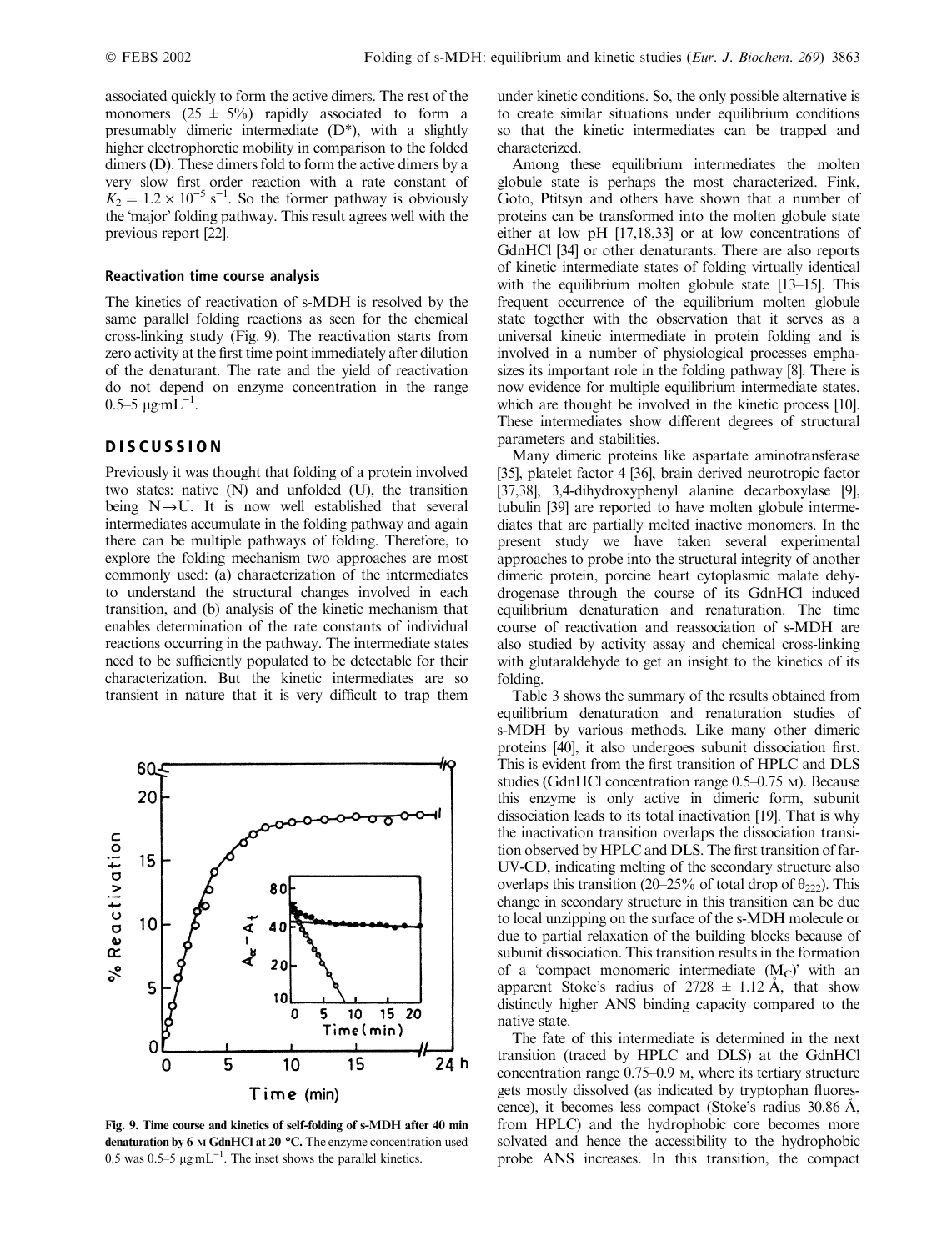|  |  |  |  | Table 3. Summary of the equilibrium denaturation/renaturation transitions of s-MDH. |  |  |  |
|--|--|--|--|-------------------------------------------------------------------------------------|--|--|--|
|--|--|--|--|-------------------------------------------------------------------------------------|--|--|--|

| Parameters                                    | [GdnHCl] (M)                        | Observed changes/special features                                                                                                                                                                                    |  |  |
|-----------------------------------------------|-------------------------------------|----------------------------------------------------------------------------------------------------------------------------------------------------------------------------------------------------------------------|--|--|
| Activity                                      | $0.5 - 0.8$                         | Total inactivation                                                                                                                                                                                                   |  |  |
| $F_{340}$ and emission $\lambda_{\text{max}}$ | $0.5 - 1.0$<br>$1.0 - 1.5$<br>> 1.5 | 80% of total decrease of $F_{340}$ . $\lambda_{\text{max}}$ shifts from 339.6 to 347 nm<br>No change of $F_{340}$ and emission $\lambda_{\text{max}}$<br>$F_{340}$ decrease complete, peak shifts from 347 to 356 nm |  |  |
|                                               | $0.5 - 0.75$                        | Minor change, 25% of total drop of $\theta_{222}$                                                                                                                                                                    |  |  |
| $\theta_{222}$                                | $0.75 - 1.25$                       | No change of $\theta_{222}$                                                                                                                                                                                          |  |  |
|                                               | $1.25 - 6.0$                        | Major change, 75% of total drop of $\theta_{222}$                                                                                                                                                                    |  |  |
| ANS binding                                   | $0.5 - 0.9$<br>$0.9 - 1.25$         | Increases, indication of intermediate species around 0.75 M<br>Most potent binding of ANS                                                                                                                            |  |  |
|                                               | $1.25 - 6$                          | Decreases                                                                                                                                                                                                            |  |  |
| Hydrodynamic volume                           | $0.5 - 0.75$                        | Subunit dissociation leading to formation of $M_C$                                                                                                                                                                   |  |  |
| (HPLC and DLS)                                | $0.75 - 0.85$                       | Partial melting of $M_C$ , leading to formation of $M_E$                                                                                                                                                             |  |  |
|                                               | $0.85 - 1.25$                       | $M_F$ intermediate state retained                                                                                                                                                                                    |  |  |
|                                               | > 1.25                              | $M_F$ further unfolds to U state                                                                                                                                                                                     |  |  |

monomer transforms to an expanded monomer  $(M<sub>E</sub>)$  state. This state occurs up to 1.25 M GdnHCl concentration during which no change in any of the biophysical parameters was observed. So this is the most prominent equilibrium intermediate state which retains most of the native secondary structure but has an almost completely disrupted tertiary structure, it is a little less compact than the native or compact monomeric species  $(M<sub>C</sub>)$  and is the most potent binder of hydrophobic probe ANS. This observation is in good agreement with the original formulation of the molten globule state [2,3,6,11,12,30,41]. With a further increase in denaturant concentration all of its residual structures get dissolved. Hence the equilibrium denaturation and/renaturation pathway of s-MDH can be summarized as  $D \leftrightarrow 2M_C \leftrightarrow 2M_E \leftrightarrow 2U$ .

The refolding of s-MDH was extensively studied by Rudolph et al. [22]. They showed that the refolding of s-MDH followed two parallel pathways. The rate limiting steps in both the pathways were first order isomerization reactions (M<sup>\*</sup> $\rightarrow$ M with rate constant  $K_1 = 1.3 \times 10^{-3}$  s<sup>-1</sup> and relative amplitude 70%, hence called major pathway' and  $D^* \rightarrow \overline{D}$  with rate constant  $K_2 = 7 \times 10^{-5}$  s<sup>-1</sup> and relative amplitude 30%, hence called 'minor pathway'). Our results of reactivation and chemical cross-linking studies agree well with the reported results (major pathway  $(M^* \rightarrow M^2)$  with rate constant  $K_1 = 1.74 \times 10^{-3}$  s<sup>-1</sup> and relative amplitude 75  $\pm$  5% and minor pathway, 'D<sup>\*</sup> $\rightarrow$ D' with rate constant  $K_2 = 1.2 \times 10^{-5} \text{ s}^{-1}$  and relative amplitude  $25 \pm 5\%$ ). The association reactions in both the pathways are so fast that rate constants cannot be determined by these techniques. Schematically the pathway can be represented as:

where  $U =$  unfolded,  $M^* =$  partially folded monomer,  $M =$  folded monomer,  $D^* =$  incompletely folded dimer and  $D =$  native dimer.

In summary, our results indicate that the folding of s-MDH goes through a four-state pathway. The equilibrium unfolding transitions are fully reversible except for the reactivation transition, which recovers 60% of native state activity. However, this is not an unusual case and has been reported previously in other oligomeric proteins [21,22,42,43]. This is probably because reactivation needs finer tuning of the folding in the active site of the protein than the other transitions. From the kinetic studies we can see that the unfolded molecules taking the minor pathway undergo fast association leading to incorrectly folding dimers. These misfolded dimers fold so slowly compared to the active ones that they effectively do not contribute to reactivation. Nevertheless it should be mentioned that they don't aggregate and are indistinguishable from the active dimers in terms of most of their structural parameters (fluorescence, CD, hydrodynamic radius measurement). As we have shown that  $\approx 30\%$  of the unfolded molecules take this 'unproductive' folding pathway, this can't account fully for the 40% inactive population. We assume that the rest of the inactive population is the contribution of the other incorrectly folded dimers, which originate as a byproduct of the major folding pathway, when monomers associate prematurely, before they reach the correct state of folding needed for the active dimer formation. The equilibrium and the major kinetic folding pathway of s-MDH is apparently similar. However, experimental data on the kinetic intermediates are needed to draw parallel between them.

$$
2U \rightarrow 2M^* \n\begin{array}{c}\n\begin{array}{c}\nK_1 \nearrow \\
\text{fast} \nearrow\n\end{array}\n\end{array}\n\begin{array}{c}\n(75 \pm 5\% \text{ at } 20 \text{ °C}). \ (K_1 = 1.74 \times 10^{-3} \text{ s}^{-1}) \\
\text{D*} \quad\n\begin{array}{c}\n\text{D*} \\
\text{D*}\n\end{array}\n\end{array}\n\begin{array}{c}\n(75 \pm 5\% \text{ at } 20 \text{ °C}). \ (K_1 = 1.74 \times 10^{-3} \text{ s}^{-1})\n\end{array}
$$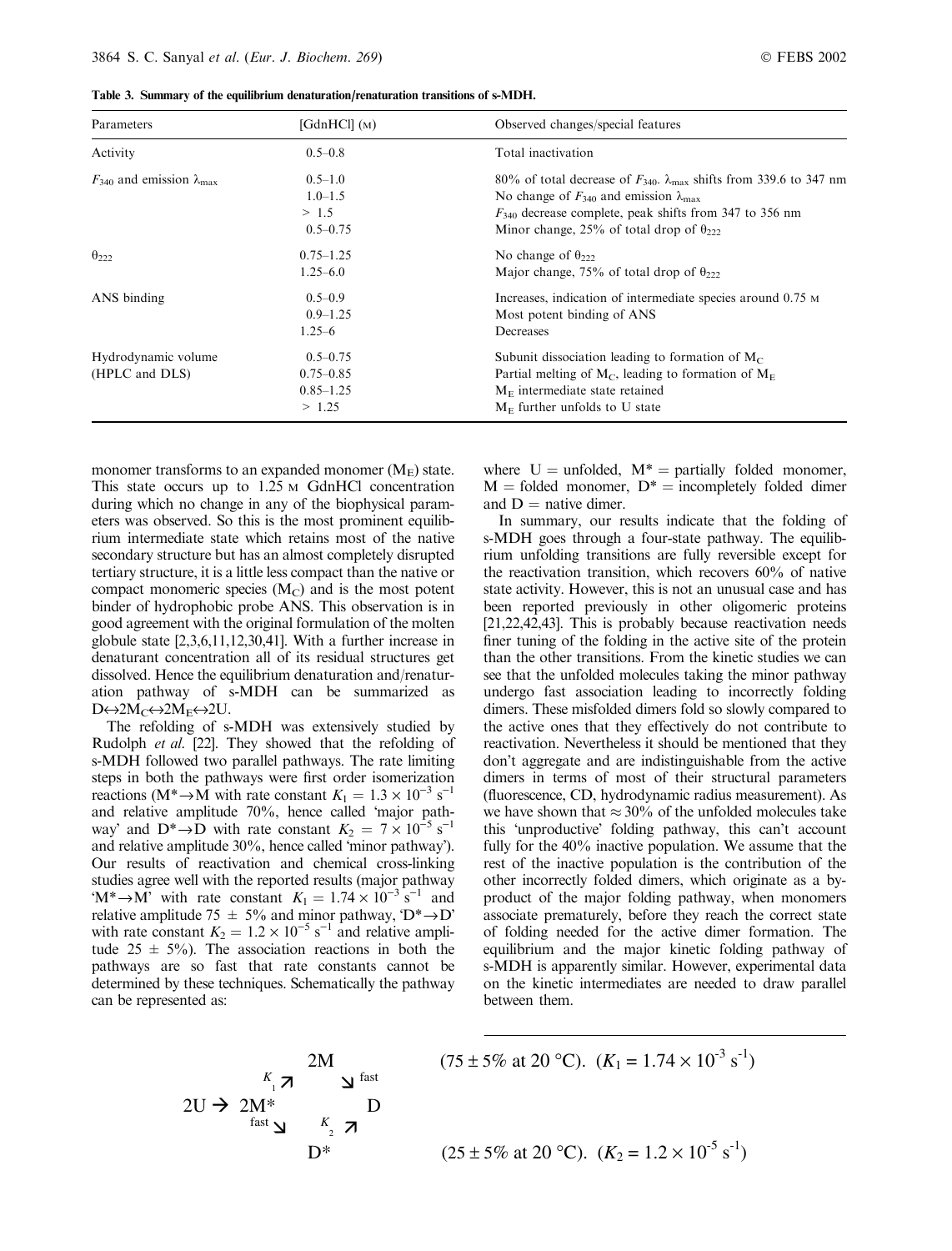## ACKNOWLEDGEMENTS

The work was supported by grants from Government of India agencies, CSIR (Grant no. 9/358/91 EMR-II), DAE (Grant No. BRNS/4/25/92) and DBT (Grant No. BT/TF/45/15/91). Suparna C. Sanyal was a University Grant Commission funded senior research fellow. We Thank Prof B. Bhattacharyya, Bose Institute, Kolkata and Prof U. Chowdhury, University of Calcutta for their suggestions and various helps. We also thank Dr B. Sanyal, Department of Physics, Uppsala University for helping with manuscript preparation.

## REFERENCES

- 1. Ptitsyn, O.B. (1973) Stages in the mechanism of self organisation of protein molecules. Dokl. Akad. Nauk SSSR 210, 1213-1215.
- 2. Ptitsyn, O.B. (1987) Protein folding: hypothesis and experiments. J. Protein Chem. 6, 273–293.
- 3. Ptitsyn, O.B. (1992) The molten globule state. In Protein Folding (Creighton, T.E., ed.), pp. 243–300. W. H. Freeman and Company, New York.
- 4. Kim, P.S. & Baldwin, R.L. (1982) Specific intermediates in the folding reactions of small proteins and the mechanism of protein folding. Annu. Rev. Biochem. 51, 459–489.
- 5. Kim, P.S. & Baldwin, R.L. (1990) Intermediates in the folding reaction of small proteins. Annu. Rev. Biochem. 59, 631– 660.
- 6. Kuwajima, K. (1989) The molten globule as a clue for understanding the folding and cooperativity of globular protein structure. Proteins: Struct. Funct. Genet. 6, 87-103.
- 7. Ptitsyn, O.B. (1994) Kinetic and equilibrium intermediates in protein folding. Protein Eng. 7, 593–596.
- 8. Ptitsyn, O.B. (1995) Structures of folding intermediates. Curr. Opin. Struct. Biol. 5, 74–78.
- 9. Dominici, P., Moore, P.S. & Borri Voltattorni, C. (1993) Dissociation, unfolding and refolding trials of pig kidney 3,4 dihydroxy phenyl alanine decarboxylase. Biochem. J. 295, 493– 500.
- 10. Uversky, V.N. & Ptitsyn, O.B. (1994) ''Partly folded state'', a new equilibrium state of protein molecules: four state guanidinium chloride induced unfolding of b-lactamase at low temperature. Biochemistry 33, 2782–2791.
- 11. Dolgikh, D.A., Gilmanshin, R.I., Brazhnikov, E.V., Bychkova, V.E., Semisotnov, G.V., Venyaminov, S.Y. & Ptitsyn, O.B. (1981) Alpha lactalbumin: compact state with fluctuating tertiary structure. FEBS Lett. 136, 311-315.
- 12. Christensen, H. & Pain, S.R. (1991) Molten globule intermediates and protein folding. Eur. Biophys. J. 19, 221–229.
- 13. Dolgikh, D.A. (1983) PhD Thesis, Institute of Protein Research, Academy of Sciences of the USSR, Pushchino.
- 14. Dolgikh, D.A., Kolomiets, A.P., Bolotina, I.A. & Ptitsyn, O.B. (1984) Molten globule' state accumulates in carbonic anhydrase folding. FEBS Lett. 165, 88–92.
- 15. Dolgikh, D.A., Abaturov, L.V., Bolotina, I.A., Brazhnikov, E.V., Bychkova, V.E., Bushuev, V.N., Gilmanshin, R.I., Lebedev, Yu, O., Semisotnov, G.V., Tiktopulo, E.I. & Ptitsyn, O.B. (1985) Compact state of a protein molecule with pronounced small scale mobility: Bovine (alpha) lactalbumin. Eur. Biophys. J. 13, 109–121.
- 16. Damaschun, G., Gernat, C., Damaschun, H., Bychkova, V.E. & Ptitsyn, O.B. (1986) Solvent dependence of dimensions of unfolded protein chains. Int. J. Biol. Macromol. 8, 226–230.
- 17. Goto, Y., Calciano, L.J. & Fink, A.L. (1990a) Acid-induced folding of proteins. Proc. Natl Acad. Sci. USA 87, 573-577.
- 18. Goto, Y., Takahashi, N. & Fink, A.L. (1990b) Mechanism of acid-induced folding of proteins. Biochemistry 29, 3480–3488.
- 19. Birktoft, J.J., Rhodes, G. & Banaszak, L.J. (1989) Refined crystal structure of cytoplasmic matate dehydrogenase at 2.5-Å resolution. Biochemistry 28, 6065–6081.
- 20. Banaszak, L.J. & Bradshaw, R.A. (1975) Malate dehydrogenase. In The Enzymes, 3rd edn. XI. (Boyer, P.D., ed.), pp. 369–396, Academic Press, New York.
- 21. Jaenicke, R., Rudolph, R. & Heider, I. (1979) Quaternary structure, subunit assembly and in vitro association of mitochondrial malic dehydrogenase. Biochemistry 18, 1217–1223.
- 22. Rudolph, R., Fuchs, I. & Jaenicke, R. (1986) Reassociation of dimeric cytoplasmic malate dehydrogenase is determined by slow and very slow folding reactions. Biochemistry 25, 1662–1669.
- 23. Frieden, C., Honegger, J. & Gilbert, H.R. (1978) Malate dehydrogenases. The lack of evidence for dissociation of the dimeric enzyme in kinetic analyses. J. Biol. Chem. 253, 816–820.
- 24. Corbett, R.J.J. & Roche, R.S. (1984) Use of high speed size exclusion chromatography for the study of protein folding and stability. Biochemistry 23, 1888-1894.
- 25. Dautrevaux, M., Boulanger, Y., Han, K. & Biserte, G. (1969) Structure covalente de la myoglobine de cheval. Eur. J. Biochem. 11, 267–277.
- 26. Finn, E.B., Chem, X., Jennings, P.A., Saalau-Bethell, S.M. & Mathews, C.R. (1992) In Protein Engineering. A Practical Approach, pp. 167–189. IRL Press, Oxford.
- 27. Press, W.H., Flannery, B.P., Teulolsky, S.A. & Vetterline, W.T. (1989) In Numerical Recipes: the Art of Scientific Computing. Cambridge University Press, Cambridge.
- 28. Zettlmeissel, G., Rudolph, R. & Jaenicke, R. (1982) Ratedetermining folding and association reactions on the reconstitution pathway of porcine skeletal muscle lactic dehydrogenase after denaturation by guanidine hydrochloride. Biochemistry 21, 3946– 3950.
- 29. Siegel, J.B., Steinmetz, W.E. & Long, G.L. (1980) A computer assisted model for estimating protein secondary structure from circular dichroic spectra: comparison of animal Lactate dehydrogenases. Anal. Biochem. 104, 160–167.
- 30. Dolgikh, D.A., Abaturov, L.V., Brazhnikov, E.V., Lebedev, YuO., Chirgadze, YuN. & Ptitsyn, O.B. (1983) Acid form of carbonic anhydrase: 'Molten globule' with a secondary structure. Dokl. Akad. Nauk. SSSR 272, 1481–1484.
- 31. Uversky, V.N., Semisotnov, G.V., Pain, R.H. & Ptitsyn, O.B. (1992) All-or-none mechanism of the molten globule unfolding. FEBS Lett. 314, 89–92.
- 32. Uversky, V.N. (1993) Use of fast protein size exclusion liquid chromatography to study the unfolding of proteins which denature through the molten globule. Biochemistry 32, 13288-13298.
- 33. Goto, Y. & Fink, A.L. (1989) Conformational states of  $\beta$ -lactasmase: mother globule states at acidic and alkaline pH with high salt. Biochemistry 28, 945-952.
- 34. Hagihara, Y., Aimoto, S., Fink, A.L. & Goto, Y. (1993) Guanidine hydrochloride-induced folding of proteins. J. Mol. Biol. 231, 180–184.
- 35. Herold, M. & Kirschner, K. (1990) Reversible dissociation and unfolding of aspartate amino transferase from Escherichia coli: characterization of a monomeric intermediate. Biochemistry 29, 1907–1913.
- 36. Mayo, K.H., Barker, S., Kuranda, M.J., Hunt, A., Myers, J.A. & Maione, T.E. (1992) Molten globule monomer to condensed dimer: role of disulphide bonds in platelet factor-4 folding and subunit association. Biochemistry 31, 2255–12265.
- 37. Philo, J.S., Rosenfeld, R., Arakawa, T., Wen, J. & Narhi, L.O. (1993) Refolding of brain derived neurotrophic factor from guanidine hydrochloride: kinetic trapping in a collapsed form which is incompetent for dimerization. Biochemistry 32, 10812– 10818.